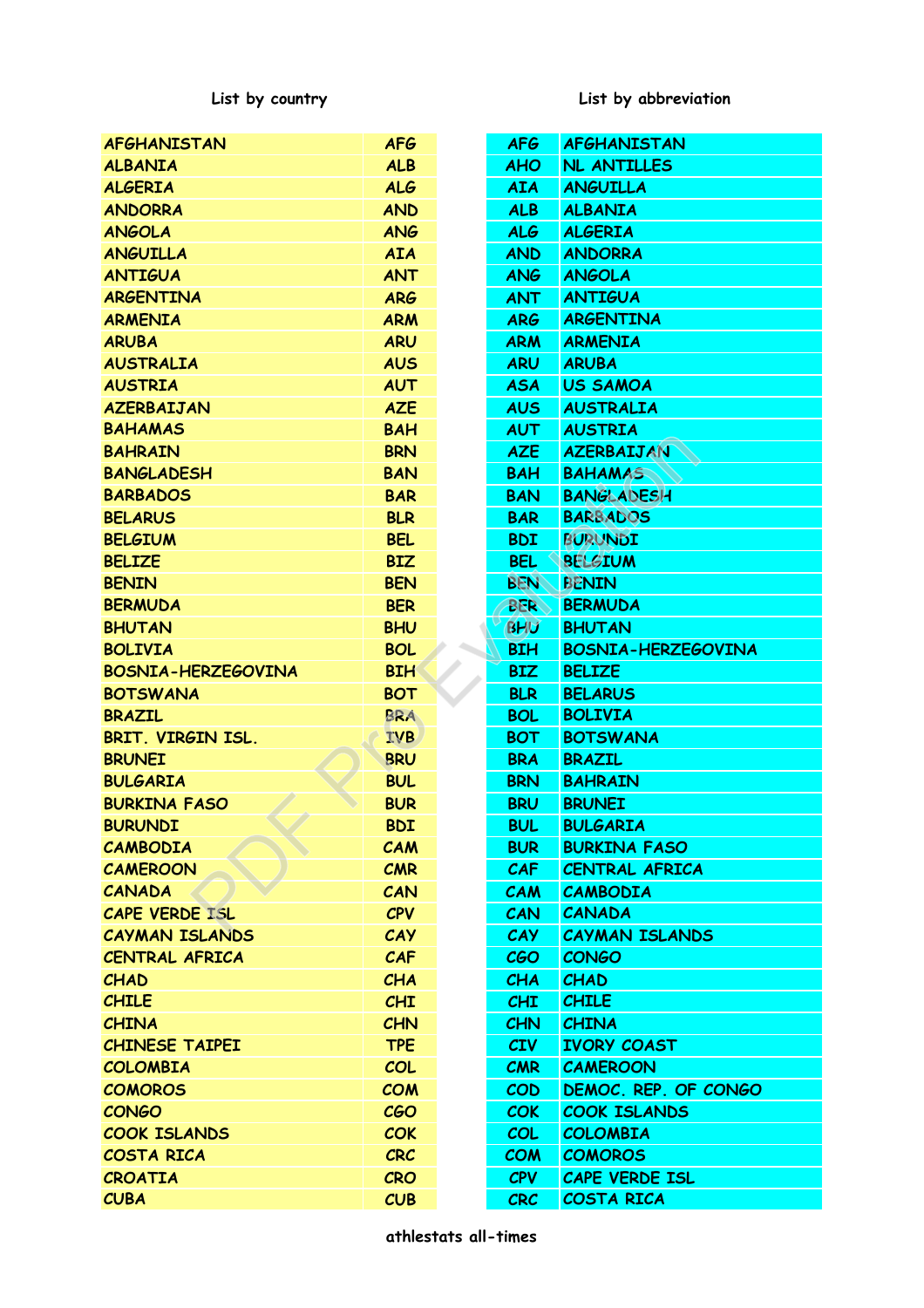| <b>CYPRUS</b>                  | <b>CYP</b> |  | <b>CRO</b> | <b>CROATIA</b>                 |  |
|--------------------------------|------------|--|------------|--------------------------------|--|
| <b>CZECH REPUBLIC</b>          | <b>CZE</b> |  | CUB        | <b>CUBA</b>                    |  |
| DEMOC. REP. OF CONGO           | <b>COD</b> |  | <b>CYP</b> | <b>CYPRUS</b>                  |  |
| <b>DENMARK</b>                 | <b>DEN</b> |  | <b>CZE</b> | <b>CZECH REPUBLIC</b>          |  |
| <b>DJIBOUTI</b>                | <b>DJI</b> |  | <b>DEN</b> | <b>DENMARK</b>                 |  |
| <b>DOMINICA</b>                | <b>DMA</b> |  | <b>DJI</b> | <b>DJIBOUTI</b>                |  |
| <b>DOMINICAN REP</b>           | <b>DOM</b> |  | <b>DMA</b> | <b>DOMINICA</b>                |  |
| <b>EAST TIMOR</b>              | <b>TLS</b> |  | <b>DOM</b> | <b>DOMINICAN REP</b>           |  |
| <b>ECUADOR</b>                 | ECU        |  | <b>ECU</b> | <b>ECUADOR</b>                 |  |
| <b>EGYPT</b>                   | <b>EGY</b> |  | <b>EGY</b> | <b>EGYPT</b>                   |  |
| EL SALVADOR                    | <b>ESA</b> |  | <b>ERI</b> | <b>ERITREA</b>                 |  |
| <b>EQUATORIAL GUINEA</b>       | <b>GEQ</b> |  | <b>ESA</b> | EL SALVADOR                    |  |
| <b>ERITREA</b>                 | <b>ERI</b> |  | <b>ESP</b> | <b>SPAIN</b>                   |  |
| <b>ESTONIA</b>                 | <b>EST</b> |  | <b>EST</b> | <b>ESTONIA</b>                 |  |
| <b>ETHIOPIA</b>                | <b>ETH</b> |  | <b>ETH</b> | <b>ETHIOPIA</b>                |  |
| <b>FIJI</b>                    | <b>FIJ</b> |  | <b>FIJ</b> | <b>FIJI</b>                    |  |
| <b>FINLAND</b>                 | <b>FIN</b> |  | <b>FIN</b> | <b>FINLAND</b>                 |  |
| <b>FRANCE</b>                  | <b>FRA</b> |  | <b>FRA</b> | <b>FRANCE</b>                  |  |
| <b>GABON</b>                   | GAB        |  | <b>FSM</b> | <b>MICRONESIA</b>              |  |
| <b>GAMBIA</b>                  | GAM        |  | GAB        | <b>GABON</b>                   |  |
| <b>GEORGIA</b>                 | <b>GEO</b> |  | GAM        | <b>GAMBIA</b>                  |  |
| <b>GERMANY</b>                 | <b>GER</b> |  | <b>GBR</b> | <b>GREAT BRITAIN &amp; N.I</b> |  |
| <b>GHANA</b>                   | GHA        |  | <b>GBS</b> | <b>GUINEA-BISSAU</b>           |  |
| <b>GIBRALTAR</b>               | <b>GIB</b> |  | <b>GEO</b> | <b>GEORGIA</b>                 |  |
| <b>GREAT BRITAIN &amp; N.I</b> | <b>GBR</b> |  | GEQ        | <b>EQUATORIAL GUINEA</b>       |  |
| <b>GREECE</b>                  | <b>GRE</b> |  | <b>GER</b> | <b>GERMANY</b>                 |  |
| <b>GRENADA</b>                 | GRN        |  | GHA        | <b>GHANA</b>                   |  |
| <b>GUAM</b>                    | <b>GUM</b> |  | <b>GIB</b> | <b>GIBRALTAR</b>               |  |
| <b>GUATEMALA</b>               | <b>GUA</b> |  | <b>GRE</b> | <b>GREECE</b>                  |  |
| <b>GUINEA</b>                  | <b>GUI</b> |  | <b>GRN</b> | <b>GRENADA</b>                 |  |
| <b>GUINEA-BISSAU</b>           | <b>GBS</b> |  | GUA        | <b>GUATEMALA</b>               |  |
| <b>GUYANA</b>                  | <b>GUY</b> |  | GUI        | <b>GUINEA</b>                  |  |
| <b>HAITI</b>                   | <b>HAI</b> |  | <b>GUM</b> | <b>GUAM</b>                    |  |
| <b>HONDURAS</b>                | <b>HON</b> |  | <b>GUY</b> | <b>GUYANA</b>                  |  |
| <b>HONG KONG</b>               | <b>HKG</b> |  | <b>HAI</b> | <b>HAITI</b>                   |  |
| <b>HUNGARY</b>                 | <b>HUN</b> |  | <b>HKG</b> | <b>HONG KONG</b>               |  |
| <b>ICELAND</b>                 | <b>ISL</b> |  | <b>HON</b> | <b>HONDURAS</b>                |  |
| <b>INDIA</b>                   | <b>IND</b> |  | <b>HUN</b> | <b>HUNGARY</b>                 |  |
| <b>INDONESIA</b>               | <b>INA</b> |  | <b>INA</b> | <b>INDONESIA</b>               |  |
| <b>IRAN</b>                    | <b>IRI</b> |  | <b>IND</b> | <b>INDIA</b>                   |  |
|                                |            |  | <b>IRI</b> |                                |  |
| <b>IRAQ</b>                    | <b>IRQ</b> |  |            | <b>IRAN</b>                    |  |
| <b>IRELAND</b>                 | <b>IRL</b> |  | <b>IRL</b> | <b>IRELAND</b>                 |  |
| <b>ISRAEL</b>                  | <b>ISR</b> |  | <b>IRQ</b> | <b>IRAQ</b>                    |  |
| <b>ITALY</b>                   | <b>ITA</b> |  | <b>ISL</b> | <b>ICELAND</b>                 |  |
| <b>IVORY COAST</b>             | <b>CIV</b> |  | <b>ISR</b> | <b>ISRAEL</b>                  |  |
| <b>JAMAICA</b>                 | <b>JAM</b> |  | <b>ISV</b> | US VIRGIN ISL.                 |  |
| <b>JAPAN</b>                   | <b>JPN</b> |  | <b>ITA</b> | <b>ITALY</b>                   |  |
| <b>JORDAN</b>                  | <b>JOR</b> |  | <b>IVB</b> | BRIT. VIRGIN ISL.              |  |
| <b>KAZAKHSTAN</b>              | <b>KAZ</b> |  | <b>JAM</b> | <b>JAMAICA</b>                 |  |
| <b>KENYA</b>                   | <b>KEN</b> |  | <b>JOR</b> | <b>JORDAN</b>                  |  |
| <b>KIRIBATI</b>                | <b>KIR</b> |  | <b>JPN</b> | <b>JAPAN</b>                   |  |
| athlestats all-times           |            |  |            |                                |  |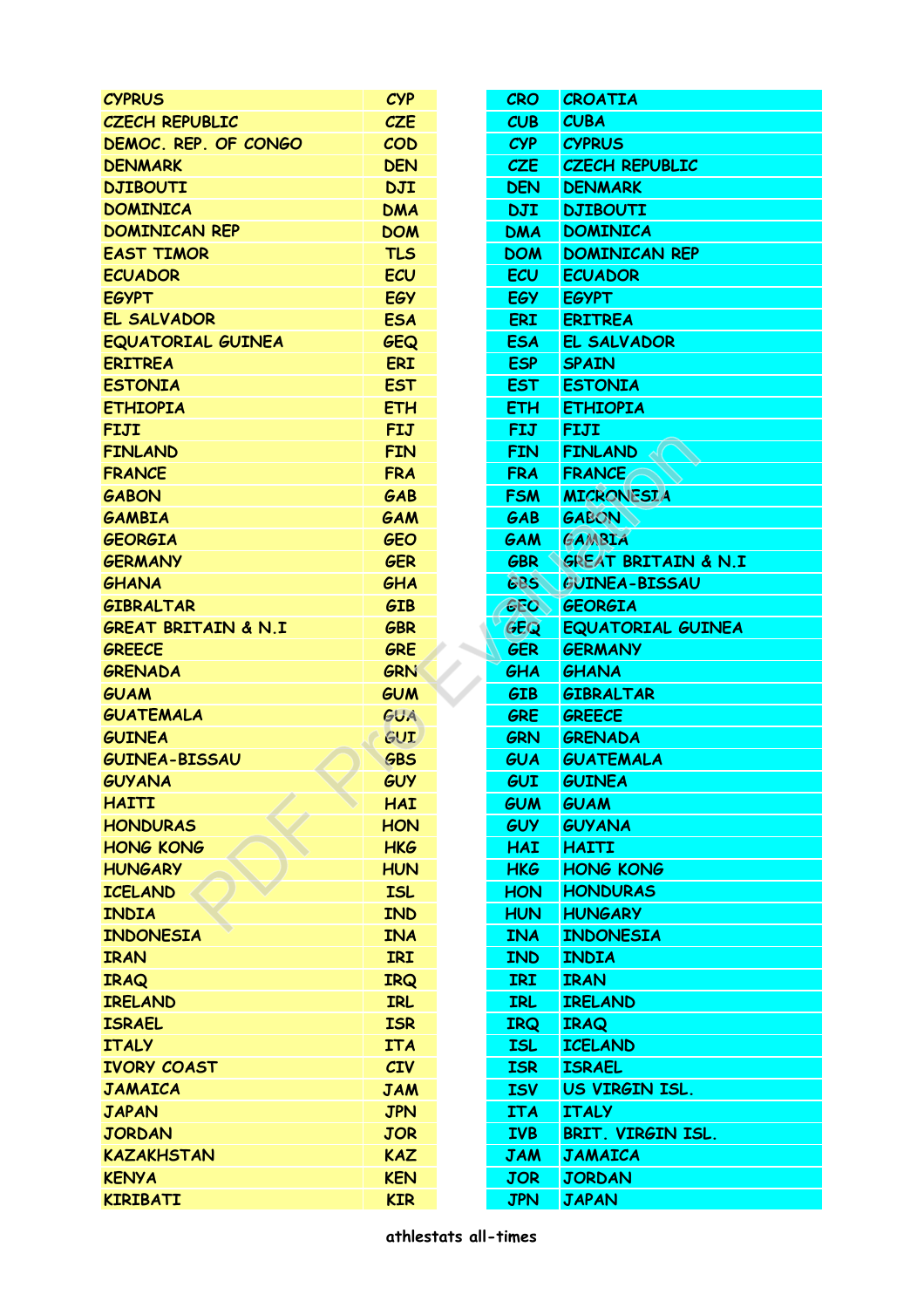| <b>KIRZIGHISTAN</b>     | <b>KGZ</b> |  | KAZ.            | <b>KAZAKHSTAN</b>       |  |  |
|-------------------------|------------|--|-----------------|-------------------------|--|--|
| <b>KOREA (SOUTH)</b>    | <b>KOR</b> |  | <b>KEN</b>      | <b>KENYA</b>            |  |  |
| <b>KOSOVO (KOS)</b>     | <b>KOS</b> |  | <b>KGZ</b>      | <b>KIRZIGHISTAN</b>     |  |  |
| <b>KOREA DPR</b>        | <b>PRK</b> |  | <b>KIR</b>      | <b>KIRIBATI</b>         |  |  |
| <b>KUWEIT</b>           | <b>KUW</b> |  | <b>KOR</b>      | <b>KOREA (SOUTH)</b>    |  |  |
| <b>LAOS</b>             | <b>LAO</b> |  | <b>KOS</b>      | <b>KOSOVO (KOS)</b>     |  |  |
| <b>LATVIA</b>           | <b>LAT</b> |  | <b>KSA</b>      | <b>SAUDI ARABIA</b>     |  |  |
| <b>LEBANON</b>          | <b>LIB</b> |  | <b>KUW</b>      | <b>KUWEIT</b>           |  |  |
| <b>LESOTHO</b>          | <b>LES</b> |  | <b>LAO</b>      | <b>LAOS</b>             |  |  |
| <b>LIBERIA</b>          | <b>LBR</b> |  | <b>LAT</b>      | <b>LATVIA</b>           |  |  |
| <b>LIBYA</b>            | <b>LBA</b> |  | <b>LBA</b>      | <b>LIBYA</b>            |  |  |
| <b>LIECHTENSTEIN</b>    | <b>LIE</b> |  | <b>LBR</b>      | <b>LIBERIA</b>          |  |  |
| <b>LITHUANIA</b>        | LTU        |  | <b>LCA</b>      | <b>SAINT LUCIA</b>      |  |  |
| <b>LUXEMBURG</b>        | <b>LUX</b> |  | LES <sub></sub> | <b>LESOTHO</b>          |  |  |
| <b>MACAU</b>            | <b>MAC</b> |  | <b>LIB</b>      | <b>LEBANON</b>          |  |  |
| <b>MACEDONIA</b>        | <b>MKD</b> |  | <b>LIE</b>      | <b>LIECHTENSTEIN</b>    |  |  |
| <b>MADAGASCAR</b>       | <b>MAD</b> |  | <b>LTU</b>      | <b>LITHUANIA</b>        |  |  |
| <b>MALAWI</b>           | <b>MAW</b> |  | <b>LUX</b>      | <b>LUXEMBURG</b>        |  |  |
| <b>MALAYSIA</b>         | <b>MAS</b> |  | <b>MAC</b>      | <b>MACAU</b>            |  |  |
| <b>MALDIVES</b>         | <b>MDV</b> |  | <b>MAD</b>      | MADAGASCAR              |  |  |
| <b>MALI</b>             | <b>MLI</b> |  | <b>MAR</b>      | <b>MOROCCO</b>          |  |  |
| <b>MALTA</b>            | <b>MLT</b> |  | <b>MAS</b>      | <b>MALAYSIA</b>         |  |  |
| <b>MARSHALL ISLANDS</b> | <b>MSH</b> |  | <b>MAW</b>      | <b>MALAWI</b>           |  |  |
| <b>MAURITANIA</b>       | <b>MTN</b> |  | <b>MDA</b>      | <b>MOLDAVA</b>          |  |  |
| <b>MAURITIUS</b>        | <b>MRI</b> |  | <b>MDV</b>      | <b>MALDIVES</b>         |  |  |
| <b>MEXICO</b>           | <b>MEX</b> |  | <b>MEX</b>      | <b>MEXICO</b>           |  |  |
| <b>MICRONESIA</b>       | <b>FSM</b> |  | <b>MGL</b>      | <b>MONGOLIA</b>         |  |  |
| <b>MOLDAVA</b>          | <b>MDA</b> |  | <b>MKD</b>      | <b>MACEDONIA</b>        |  |  |
| <b>MONACO</b>           | <b>MON</b> |  | <b>MLI</b>      | <b>MALI</b>             |  |  |
| <b>MONGOLIA</b>         | <b>MGL</b> |  | <b>MLT</b>      | <b>MALTA</b>            |  |  |
| <b>MONTENEGRO</b>       | <b>MNE</b> |  | <b>MNE</b>      | <b>MONTENEGRO</b>       |  |  |
| <b>MONTSERRAT</b>       | <b>MNT</b> |  | <b>MNT</b>      | <b>MONTSERRAT</b>       |  |  |
| <b>MOROCCO</b>          | <b>MAR</b> |  | <b>MON</b>      | <b>MONACO</b>           |  |  |
| <b>MOZAMBIQUE</b>       | <b>MOZ</b> |  | <b>MOZ</b>      | <b>MOZAMBIQUE</b>       |  |  |
| <b>MYANMAR</b>          | <b>MYA</b> |  | <b>MRI</b>      | <b>MAURITIUS</b>        |  |  |
| <b>NAMIBIA</b>          | <b>NAM</b> |  | <b>MSH</b>      | <b>MARSHALL ISLANDS</b> |  |  |
| <b>NAURU</b>            | <b>NRU</b> |  | <b>MTN</b>      | <b>MAURITANIA</b>       |  |  |
| <b>NEPAL</b>            | <b>NEP</b> |  | <b>MYA</b>      | <b>MYANMAR</b>          |  |  |
| <b>NETHERLANDS</b>      | <b>NED</b> |  | <b>NAM</b>      | <b>NAMIBIA</b>          |  |  |
| <b>NEW ZEALAND</b>      | <b>NZL</b> |  | <b>NCA</b>      | <b>NICARAGUA</b>        |  |  |
| <b>NICARAGUA</b>        | <b>NCA</b> |  | <b>NED</b>      | <b>NETHERLANDS</b>      |  |  |
| <b>NIGER</b>            | <b>NIG</b> |  | <b>NEP</b>      | <b>NEPAL</b>            |  |  |
| <b>NIGERIA</b>          | <b>NGR</b> |  | <b>NFI</b>      | <b>NORFOLK ISLANDS</b>  |  |  |
| <b>NIUE</b>             | <b>NIU</b> |  | <b>NGR</b>      | <b>NIGERIA</b>          |  |  |
| NL ANTILLES             | <b>AHO</b> |  | <b>NIG</b>      | <b>NIGER</b>            |  |  |
| <b>NORFOLK ISLANDS</b>  | <b>NFI</b> |  | <b>NIU</b>      | <b>NIUE</b>             |  |  |
| NORTH MARIANA ISL.      | <b>NMA</b> |  | <b>NMA</b>      | NORTH MARIANA ISL.      |  |  |
| <b>NORWAY</b>           | <b>NOR</b> |  | <b>NOR</b>      | <b>NORWAY</b>           |  |  |
| <b>OMAN</b>             | <b>OMA</b> |  | <b>NRU</b>      | <b>NAURU</b>            |  |  |
| <b>PAKISTAN</b>         | <b>PAK</b> |  | <b>NZL</b>      | <b>NEW ZEALAND</b>      |  |  |
| <b>PALAU</b>            | <b>PLW</b> |  | <b>OMA</b>      | <b>OMAN</b>             |  |  |
|                         |            |  |                 |                         |  |  |
| athlestats all-times    |            |  |                 |                         |  |  |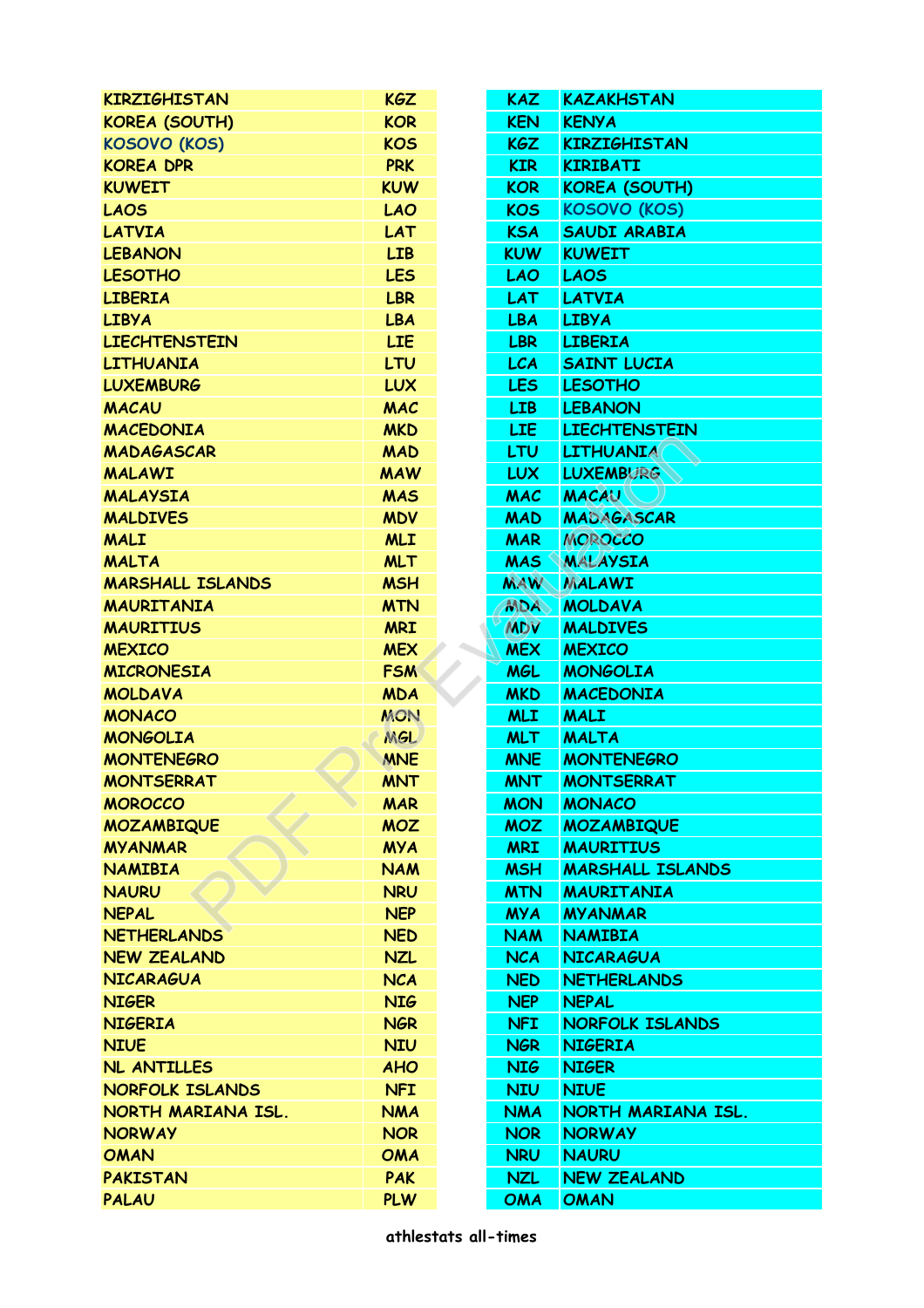| <b>PALESTINE</b>                                 | <b>PLE</b> |  | <b>PAK</b> | <b>PAKISTAN</b>                |  |
|--------------------------------------------------|------------|--|------------|--------------------------------|--|
| <b>PANAMA</b>                                    | <b>PAN</b> |  | <b>PAN</b> | <b>PANAMA</b>                  |  |
| <b>PAPUA NEW GUINEA</b>                          | <b>PNG</b> |  | <b>PAR</b> | <b>PARAGUAY</b>                |  |
| <b>PARAGUAY</b>                                  | <b>PAR</b> |  | <b>PER</b> | <b>PERU</b>                    |  |
| <b>PERU</b>                                      | <b>PER</b> |  | <b>PHI</b> | <b>PHILIPPINES</b>             |  |
| <b>PHILIPPINES</b>                               | <b>PHI</b> |  | PLE        | <b>PALESTINE</b>               |  |
| <b>POLAND</b>                                    | <b>POL</b> |  | <b>PLW</b> | <b>PALAU</b>                   |  |
| <b>PORTUGAL</b>                                  | <b>POR</b> |  | <b>PNG</b> | <b>PAPUA NEW GUINEA</b>        |  |
| <b>PUERTO RICO</b>                               | <b>PUR</b> |  | <b>POL</b> | <b>POLAND</b>                  |  |
| QATAR                                            | QAT        |  | <b>POR</b> | <b>PORTUGAL</b>                |  |
| <b>ROMANIA</b>                                   | <b>ROU</b> |  | <b>PRK</b> | <b>KOREA DPR</b>               |  |
| <b>RUSSIA</b>                                    | <b>RUS</b> |  | <b>PUR</b> | <b>PUERTO RICO</b>             |  |
| <b>RWANDA</b>                                    | <b>RWA</b> |  | QAT        | <b>QATAR</b>                   |  |
| <b>SAINT LUCIA</b>                               | <b>LCA</b> |  |            | <b>ROMANIA</b>                 |  |
|                                                  |            |  | <b>ROU</b> |                                |  |
| <b>SAINT VINCENT</b>                             | <b>VIN</b> |  | <b>RSA</b> | <b>SOUTH AFRICA</b>            |  |
| <b>SAN MARINO</b>                                | <b>SMR</b> |  | <b>RUS</b> | <b>RUSSIA</b>                  |  |
| <b>SAO TOME &amp; PRINCIPE</b>                   | <b>STP</b> |  | <b>RWA</b> | <b>RWANDA</b>                  |  |
| <b>SAUDI ARABIA</b>                              | <b>KSA</b> |  | <b>SAM</b> | <b>WESTERN SAMOA</b>           |  |
| <b>SENEGAL</b>                                   | <b>SEN</b> |  | <b>SEN</b> | <b>SENEGAL</b>                 |  |
| <b>SERBIA</b>                                    | <b>SRB</b> |  | <b>SEY</b> | <b>SEYCHELLES</b>              |  |
| <b>SEYCHELLES</b>                                | <b>SEY</b> |  | <b>SGP</b> | <b>SINGAPORE</b>               |  |
| <b>SIERRA LEONE</b>                              | <b>SLE</b> |  | <b>SKN</b> | <b>ST KITTS &amp; NEVIS</b>    |  |
| <b>SINGAPORE</b>                                 | <b>SGP</b> |  | <b>SLE</b> | <b>SIERRA LEONE</b>            |  |
| <b>SLOVAK REPUBLIC</b>                           | <b>SVK</b> |  | <b>SLO</b> | <b>SLOVENIA</b>                |  |
| <b>SLOVENIA</b>                                  | <b>SLO</b> |  | <b>SMR</b> | <b>SAN MARINO</b>              |  |
| <b>SOLOMON ISLANDS</b>                           | SOL        |  | <b>SOL</b> | <b>SOLOMON ISLANDS</b>         |  |
| <b>SOMALIA</b>                                   | <b>SOM</b> |  | <b>SOM</b> | <b>SOMALIA</b>                 |  |
| <b>SOUTH AFRICA</b>                              | <b>RSA</b> |  | <b>SRB</b> | <b>SERBIA</b>                  |  |
| <b>SOUTH SUDAN</b>                               | <b>SSD</b> |  | <b>SRI</b> | <b>SRI LANKA</b>               |  |
| <b>SPAIN</b>                                     | <b>ESP</b> |  | <b>SSD</b> | <b>SOUTH SUDAN</b>             |  |
| <b>SRI LANKA</b>                                 | <b>SRI</b> |  | <b>STP</b> | <b>SAO TOME &amp; PRINCIPE</b> |  |
| ST KITTS & NEVIS                                 | <b>SKN</b> |  | <b>SUD</b> | <b>SUDAN</b>                   |  |
| <b>SUDAN</b>                                     | <b>SUD</b> |  | <b>SUI</b> | <b>SWITZERLAND</b>             |  |
| <b>SURINAM</b>                                   | <b>SUR</b> |  | <b>SUR</b> | <b>SURINAM</b>                 |  |
| <b>SWAZILAND</b>                                 | <b>SWZ</b> |  | <b>SVK</b> | <b>SLOVAK REPUBLIC</b>         |  |
| <b>SWEDEN</b>                                    | <b>SWE</b> |  | <b>SWE</b> | <b>SWEDEN</b>                  |  |
| <b>SWITZERLAND</b>                               | <b>SUI</b> |  | <b>SWZ</b> | <b>SWAZILAND</b>               |  |
| <b>SYRIA</b>                                     | <b>SYR</b> |  | <b>SYR</b> | <b>SYRIA</b>                   |  |
| <b>TADJIKISTAN</b>                               | <b>TJK</b> |  | <b>TAN</b> | <b>TANZANIA</b>                |  |
| <b>TANZANIA</b>                                  | <b>TAN</b> |  | <b>TGA</b> | <b>TONGA</b>                   |  |
| <b>THAILAND</b>                                  | <b>THA</b> |  | <b>THA</b> | <b>THAILAND</b>                |  |
| <b>TOGO</b>                                      | <b>TOG</b> |  | <b>TJK</b> | <b>TADJIKISTAN</b>             |  |
| <b>TONGA</b>                                     | <b>TGA</b> |  | <b>TKM</b> | <b>TURKMENISTAN</b>            |  |
| <b>TRINIDAD &amp; TOBAGO</b>                     | <b>TTO</b> |  | <b>TKS</b> | <b>TURKS &amp; CAICOS</b>      |  |
| <b>TUNISIA</b>                                   | <b>TUN</b> |  | <b>TLS</b> | <b>EAST TIMOR</b>              |  |
| <b>TURKEY</b>                                    | <b>TUR</b> |  | <b>TOG</b> | <b>TOGO</b>                    |  |
|                                                  |            |  |            |                                |  |
| <b>TURKMENISTAN</b><br><b>TURKS &amp; CAICOS</b> | <b>TKM</b> |  | <b>TPE</b> | <b>CHINESE TAIPEI</b>          |  |
|                                                  | <b>TKS</b> |  | <b>TTO</b> | <b>TRINIDAD &amp; TOBAGO</b>   |  |
| <b>TUVALU</b>                                    | <b>TUV</b> |  | <b>TUN</b> | <b>TUNISIA</b>                 |  |
| <b>UGANDA</b>                                    | <b>UGA</b> |  | <b>TUR</b> | <b>TURKEY</b>                  |  |
| <b>UKRAINE</b>                                   | <b>UKR</b> |  | <b>TUV</b> | <b>TUVALU</b>                  |  |
| athlestats all-times                             |            |  |            |                                |  |